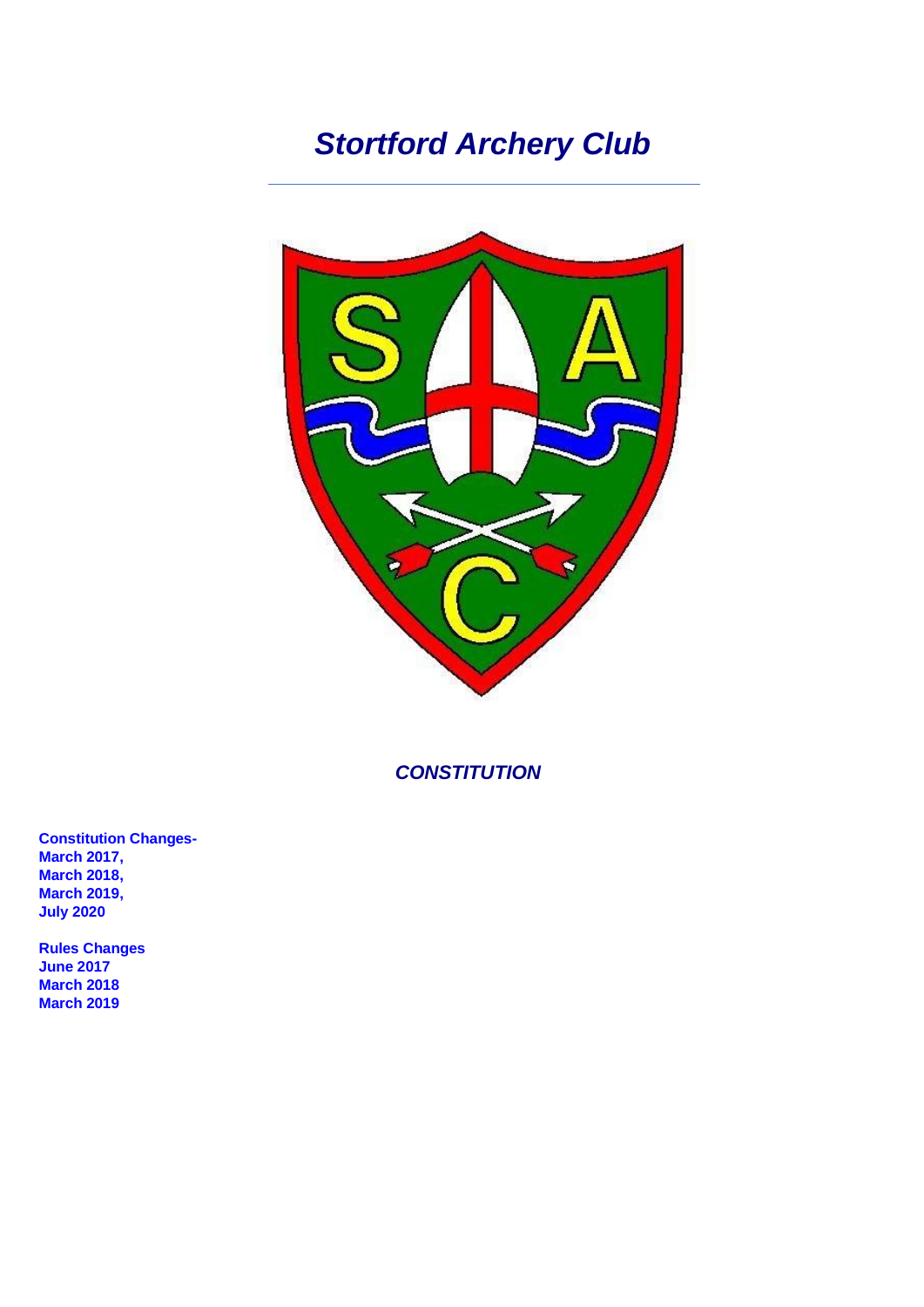#### **1. THE CLUB**

#### *CONSTITUTION*

1.1. The Club shall be known as STORTFORD ARCHERY CLUB (SAC)

- 1.2. The Club shall be affiliated to the Grand National Archery Society (GNAS) / ArcheryGB (AGB); the Southern Counties Archery Society (SCAS); and the Hertfordshire Archery Association (HAA).
- *1.3.* The object of the club shall be the practice, coaching, and promotion of, and participation in archery in all its forms except with regards to crossbows, which shall not be permitted.

## **2. MEMBERSHIP**

# **2.1. Types of Members**

There shall be four types of members: Senior, Young Person (18-24), Junior and Associate.

- 2.1.1.Senior membership is open to persons of 18 years and over who have completed a recognised course of instruction or be experienced archers (by agreement of the committee).
- 2.1.2.Young person's membership is open to all members who are between 18-24 years old. They have all the same rights as a senior member. They must have completed a recognised course of instruction or be experienced archers (by agreement of the committee).
- 2.1.3.Junior membership of Stortford Archery Club is open to persons under 18 and over 10 years old. The minimum age may be waived, at the discretion of the committee. All juniors must have completed a recognised course of instruction. Junior members must be supervised at all times until they have satisfied the committee of their proficiency and maturity.
- 2.1.4.Associate members may be accepted by the committee, at its discretion, into the club. Such associate members must be fully paid up members of a club which is affiliated to AGB. They will pay an annual fee in advance as determined at the AGM. They may not shoot for the club or take part in the club championships or claim club records nor vote at the AGM or any EGM of the Club.
- 2.1.5.The total number of members shall be decided by the committee.

#### 2.2. **Compulsory adherence to the Constitution**

- 2.2.1.A copy of the Constitution and Rules will be supplied to each member when joining the club and copy of the Constitution will also be posted on the club website and be displayed on the club notice board in the container.
- 2.2.2.Each member upon application and subject to being accepted by the Club as a Member agree to and shall be bound by the Constitution, Rules and Policies of the Club (including codes of conduct adopted) during membership.
- 2.2.3.The GNAS Rules of Shooting are approved to give guidance to archers so they may practice their sport and engage in safe, fair competition with a spirit of friendly rivalry, all in keeping with the GNAS / AGB motto of "Union, Trueheart and Courtesie" and each member shall conduct themselves in an honest, harmonious, non-deceptive, and courteous manner towards all other members and shall not be unreasonably disruptive to the principled operation of the club.
- 2.2.4.The club committee will be responsible for disciplinary hearings of members who infringe the association / club rules / regulations / constitution. The club committee will be responsible for taking any action of suspension or discipline following such hearings

#### **2.3. Application, Renewal & Termination of Membership:**

2.3.1.**Application**

Application for membership shall be in writing and made on the application form provided by the Secretary from time to time stating

- i) The applicant's name
- ii) The applicants habitual address;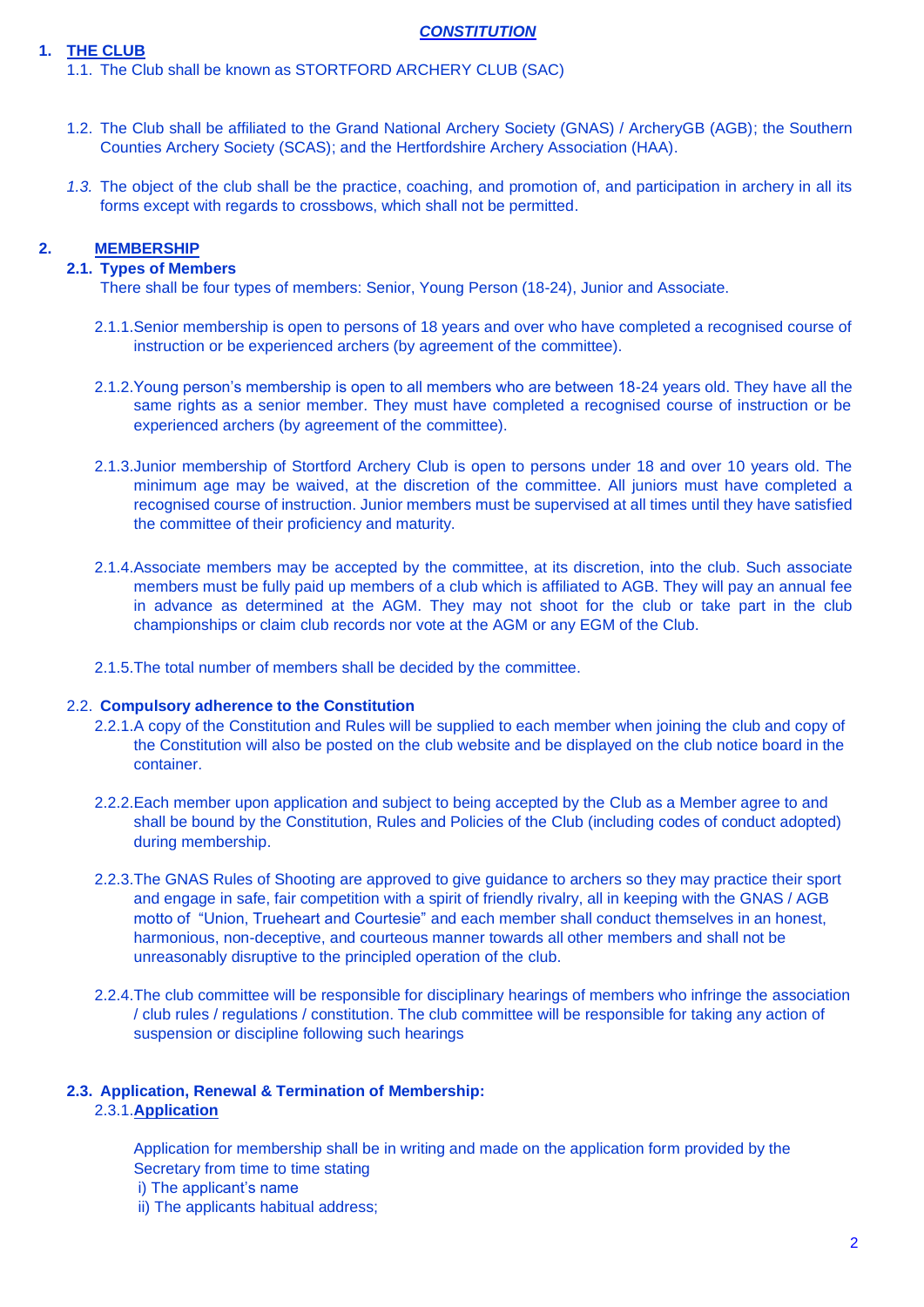iii) The applicant's date of birth:

iv) The applicant's GNAS/ArcheryGB Membership number; (if any)

v) in the case of junior membership, the name and contact details of a parent / guardian.

vii) Signature acknowledging adherence to the Constitution, Rules and Policies of the Club (and in the case of junior members, appropriate consents from a parent/guardian).

#### 2.3.2.**Renewal**

i) Annual renewal of membership of the club shall be at the discretion of the club committee. ii) Upon motion by any committee member, the committee have the right to refuse renewal of the club membership in relation to any member upon a vote of at least 75% of the members of the elected Committee for the time being for any of the breaches listed in 2.3.4 ii) below.

## 2.3.3.**Membership Fees**

i) Application/Renewal shall be accompanied by the relevant membership fee if applicable. ii) A member shall remain liable for any unpaid subscriptions or other sums due to the club,

notwithstanding any resignation or expulsion.

iii) Membership fees shall be reviewed annually at the AGM.

#### 2.3.4.**Termination of Membership**

i) A member of the club may terminate their membership upon notice to the club Secretary. Upon receipt of the notice, the Secretary shall remove the member from the Register of Members. No entitlement to refund of a membership shall arise upon resignation of a member.

ii) Upon request by any committee member, the committee have the right to expel any full or associate member of the club or to deny membership to any person, by unanimous vote of the committee, for reasons of safety or any material , serious or persistent breach of :

- a) Club Rules and Policies;
- b) Club Codes of Conduct;

c) ArcheryGB Code of Conduct;

d) the Code of Conduct for Sports Coaches (in respect of any person coaching or assisting coaches) e) any conduct deemed by the committee at its entire discretion (and without requirement to give reasons) which is injurious, harmful or disruptive to the club;

f) action likely to call into question the insurance cover for shooting;

g) upon a criminal conviction arising out of any conduct of that member in relation to the club or a club member.

2.3.5.. Any member expelled may, at the committee's entire discretion (and without requirement to give reason) have a proportional part of their subscription returned.

# 2.4. **Personal Data**

i) By providing personal data to the club, the member agrees that the club may use the member's data for any reasonable club use as determined from time to time by the Committee and within the principles of the GDPR (or successor legislation) and ICO guidelines.

ii ) Members shall adhere to the club's Data Protection Policy.

#### 2.5. **Notice to Members**

i) Any notice to a member is sent to that member's email address as registered with the club or sent by post to that members home address as registered with the club.

ii) Notices to the Secretary are valid if received at [secretary@stortfordarchers.org.uk](mailto:secretary@stortfordarchers.org.uk) or sent to the published postal address of the Secretary in writing.

# 2.6. **Child Protection**

i) The club adopts the GNAS / AGB Protection of Children and Vulnerable Adults (PCVA) Policy.

ii) Parents, Coaches and Members must follow the relevant guidelines contained therein.

iii) The Club Committee shall appoint a Child Protection Officer and deputy to whom members are expected to report suspected breaches of the PCVA Policy.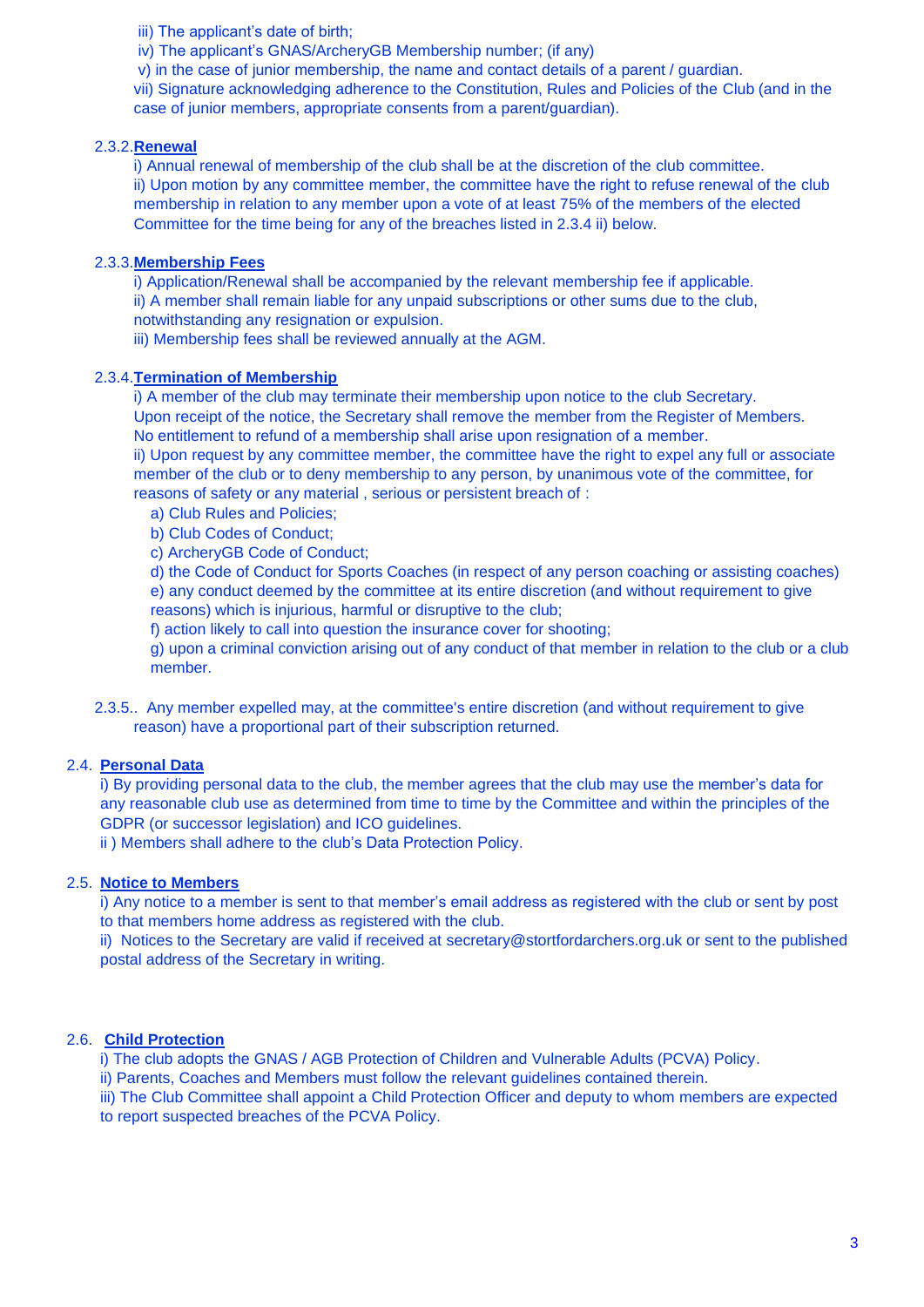# **3. COMMITTEE**

3.1. The Committee will, subject to resignations and incapacity, consist of

- 3.1.1.Chair
- 3.1.2.Secretary
- 3.1.3.Treasurer
- 3.1.4.Records Officer
- 3.1.5.Junior Representative
- 3.1.6.Equipment Officer

3.1.7.Up to 3 Ordinary Committee Members

Each such Officer shall serve from the date of appointment until the following AGM date when they will be subject to re-appointment.

- 3.2. The temporary absence of a member listed in 3.1 above shall not invalidate a decision of the Committee.
- 3.3. The committee shall meet not less than six times per year and the club shall be managed via the committee.

#### 3.4. **Power to appoint new officers and to co-opt**

i) The committee shall have the power to co-opt or otherwise appoint committee members additional to those set out in rule 3.1 and the power to replace resigning members or causal vacancies arising ii) Each such officer shall serve from the date of appointment until the following AGM date when they will be subject to re-appointment.

### 3.5. **Changes to Club Rules & Policies**

i) Changes to the Rules and Policies may be done by the committee after consultation with the club members.

ii) Consultation shall be deemed carried out where a substantial majority of members have been advised by electronic messaging of the proposed changes and given the opportunity to provide their views and/or any objections.

iii) All full members (seniors & juniors) and parents/ guardians of juniors will be consulted on any proposed changes within the club. Where proposals are put to a vote, only full members aged 16 or over will be eligible to cast a vote. For members under 16, the views of a parent or guardian will be considered.

#### 3.6. **Power to fill Lacunae:**

i) The committee shall be empowered to deal with any matter not covered by the Club Rules, Policies and **Constitution** 

#### 3.7. **Resignation**

i) Any member of the committee may resign upon notice to the Secretary and the Chair.

ii) A committee member unable to fulfil their duties will be expected to resign.

iii) Where any committee member fails to attend at least 4 committee meetings in any 12 month period following an AGM, the committee may at its entire discretion determine that they have resigned.

# **4. COMMITTEE MEETINGS**

#### 4.1. **Meeting**

i) A committee meeting may be held by a meeting or by a meeting with additional parties attending by telephone conference,

#### **4.2. Conduct of Committee Meetings**

i) At all meetings the Chair shall preside or, in their absence another officer in the order stated in 3.1.. ii) The Secretary or in their absence another officer as stated in 3.1 shall take minutes and these shall be available to committee members.

# 4.3. **Committee minutes**

The committee may release a copy of the committee minutes to the members and shall be entitled upon majority vote of the entire elected committee to redact any material contained in the committee minutes where it is considered appropriate in order to maintain the privacy of any member or to preserve any obligations of confidentiality or otherwise as is desirable.

#### 4.4. **Quorum**

Quorum of committee shall be 50% plus 1.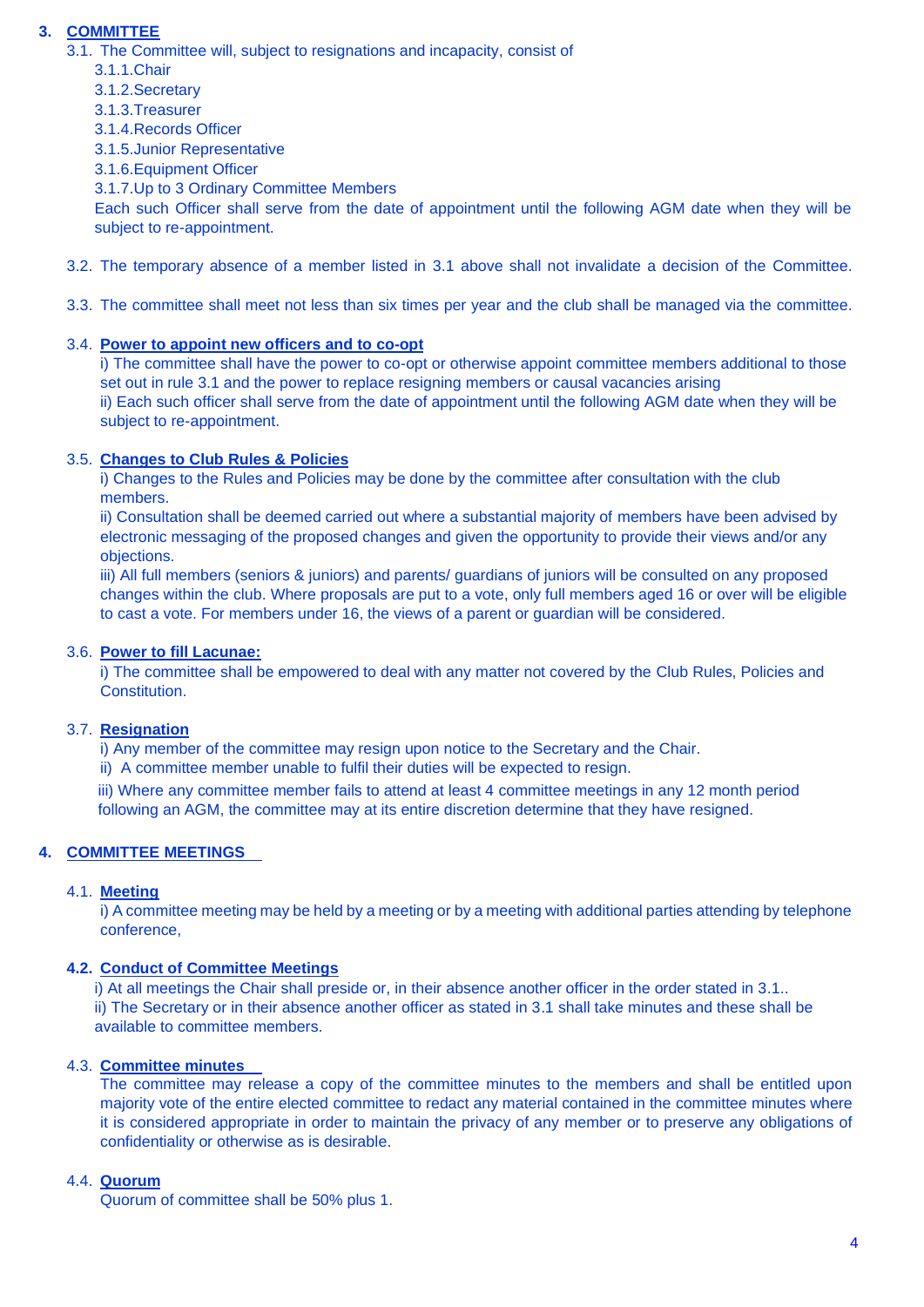#### **4.5. Voting**

- 4.5.1.Each member of the committee shall be entitled to bring any motion and, save where voting right is excluded as a result of conflict of interest, each member of the committee present in person or by phone shall have one vote. Voting shall be by show of hands (or poll in the case of telephone attendees) and proxy voting or voting by committee members not present shall not be permitted.
- 4.5.2.In the event of a dispute about Conflict of Interest, the Chair (or in the case of potential conflict of interest of the Chair, the Secretary) : If there is a conflict of interest with both the Chair and the Secretary then the standing remainder of the committee shall vote for a resolution. i) shall be empowered to determine whether a conflict of interest arises and that determination shall be

final.; ii) shall be empowered to waive conflict of interest in relation to a committee member where reasonable

- so to do and in such circumstances, that committee member may cast a vote on the relevant matter.
- 4.5.3.Except where otherwise expressly stated to the contrary, a majority vote shall be required to pass any motion. (A majority vote shall mean a vote of any quorate committee present, subject to all Members of the committee having received due notice of the meeting.)
- 4.5.4.The committee shall be entitled by election of the entire elected committee to unanimously waive notice of any meeting.
- 4.5.5.The Chair may not vote at meetings unless there is a deadlock and then they have the deciding vote.

#### **5. FINANCE**

- 5.1. All club monies will be banked in an account held in the name of the club. The club Treasurer will be responsible for the finances of the club.
- 5.2. The subscriptions of the club (including any affiliation fees), and the date on which they are payable shall be proposed by the Treasurer at the Annual General Meeting and be subject to approval by a majority of members present.
- 5.3. The annual club subscriptions including all affiliation fees, shall comprise SAC membership fee plus the current fees required by ArcheryGB, SCAS and HAA.
- 5.4. On each occasion the club shoots, a visitors fee shall be payable by each visitor shooting, such a fee to be fixed each year at the AGM. It is the responsibility of the field captain to collect all fees on behalf of the treasurer.
- 5.5. The club shall not be responsible for loss or damage to members' property except where, during official Club shooting session the fall of targets causes damage to members arrows, the replacement cost of which will be reimbursed by the club.
- 5.6. i) A statement of annual accounts will be presented by the Treasurer at the Annual General Meeting. ii) It shall be decided by the members at the AGM whether the following year finances shall be subject to audit.

# **6. GENERAL MEETINGS (AGMs and EGMs)**

#### 6.1. **Annual General Meeting**

- 6.1.1.There shall be an ANNUAL GENERAL MEETING of the Club once a year before the 31 March.
	- 6.1.2.The meeting will receive Officers Reports, the Annual Accounts, Election of Officers, Presentations of Classification medals, other prize giving and other relevant motion matters plus any Other Business.
	- 6.1.3.Nominations for Officers to be received in writing by the Secretary at least 30 days prior to an AGM, The Secretary may at their discretion accept late nominations upon notice to all members up to 10 days prior to the AGM. Members will receive notice of all nominations at least 7 days prior to the AGM.

#### **6.2. Extraordinary General Meetings**

- 6.2.1.An Extraordinary General Meeting may be called
	- i) at the request of the Chair, or
	- ii) by written request to the Secretary supported by 50% of the committee elect;

iii) by written request of any member, which is supported by at least 25% of the members stating the reason for the meeting.

- 6.2.2.No business other than that contained in the request may be conducted at such a meeting.
- 6.2.3.Save where at least 50% of the committee Elect consider that the constitutional change cannot await the next AGM and accordingly designate the EGM as an "Urgent EGM", an Extraordinary General Meeting shall consider any changes to the constitution.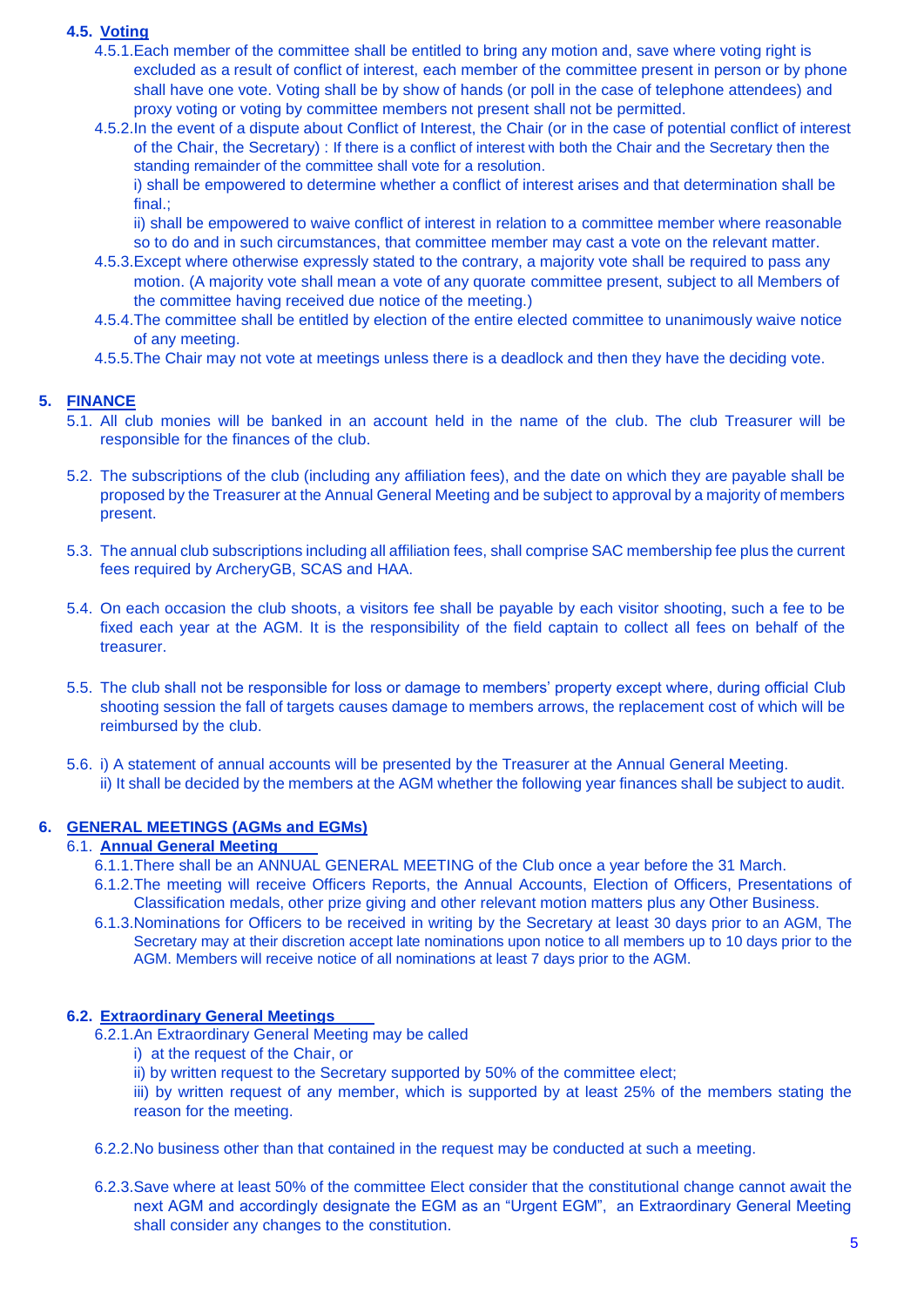6.2.4.An EGM may not consider nominations or Elections for Officers.

#### 6.3. **Rules for General Meetings**

- 6.3.1.Changes to the constitution may only be made at an Annual or Urgent Extraordinary General Meeting. All proposed changes to the constitution must be sent to the Secretary at least 6 weeks prior to the General Meeting date.
- 6.3.2.The Secretary shall take steps to convene such an EGM within 6 weeks of receipt of a valid request.
- 6.3.3.All AGM/ EGM minutes will be published in draft within 6 weeks of the meeting date.
- 6.3.4.At least four weeks' notice, including any motions being proposed at a General Meeting must be given to all members. For an EGM, the purpose of the meeting, as contained in the request for the Meeting, shall be provided in the notice.

#### 6.3.5.**Chairing of Meeting**

i) The Chair of the committee (or in her/his absence, the next senior member of the committee as listed in clause 3.1 will preside at a general meeting. In the absence of a committee member willing to chair the meeting, the members may elect a Chair for that meeting.

## 6.3.6.**Quorum**

A General Meeting shall have a quorum of 10, or 25% of members, whichever is the less.

#### 6.3.7.**Voting**

i) Save where otherwise required by law or the constitution, any resolution will be decided by simple majority vote by show of hands, and a motion shall be deemed passed if a simple majority of votes are passed at a meeting, (e.g 61 votes aye against 60 votes nay passes a motion, but 60 votes "aye" against 61 votes "nay" does not pass a motion).

- ii) The Secretary or acting Secretary shall determine the votes cast and their decision shall be final.
- iii) Voting shall be one vote for each eligible member attending.
- iv) Proxy voting is not permitted.

# **7. COMPLAINTS**

- 7.1.1.All complaints are subject to the procedure as stated in the Rules
- 7.1.2.The committee's decision will be final.

# **8. DISSOLUTION**

- 8.1.1.The club may be dissolved by a resolution of two-thirds of the members of the club at an EGM.
- 8.1.2. In the event of dissolution of the club the assets will be realised by the Treasurer and the net assets after repayment of the current years subscriptions will be given to GNAS / AGB or a GNAS / AGB affiliated archery club or to a registered charity as decided by the attendees of the EGM.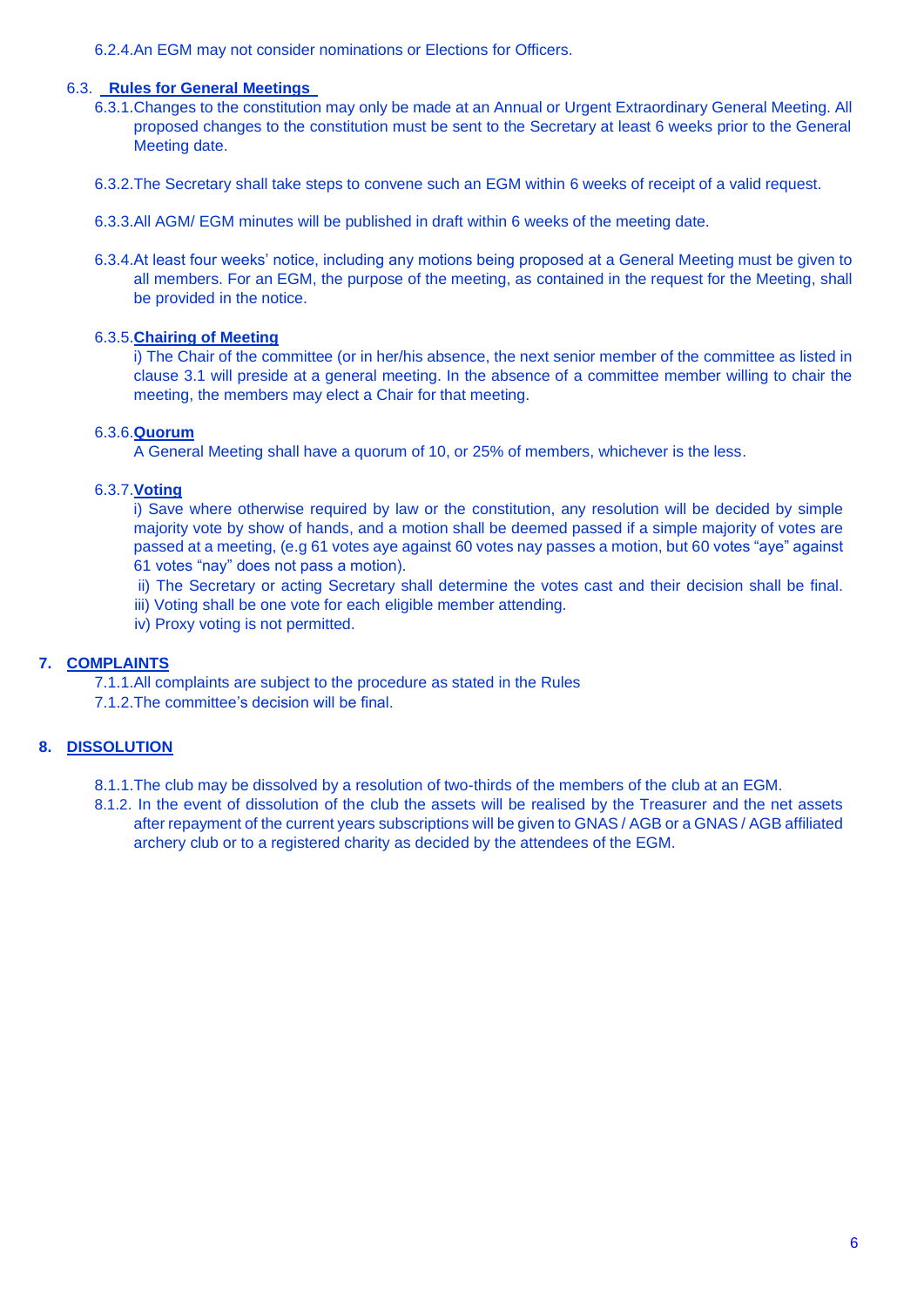# *Stortford Archery Club*

# *RULES*

# **1 SHOOTING**

- a) GNAS Rules of Shooting will be observed at all times. Sunday will be Club Target Day. All archers are expected to start at the stated time promptly.
- b) Shooting shall at all times be under the control of a Field Captain who, before shooting will check all bosses are secure. The Field Captain should be an experienced member / archer who has a good working knowledge of the rules of shooting. The Field Captain shall make decisions on any matter arising on the day of shooting and the Field Captain's decision is final.
- c) The shooting times at the club are as follows
	- Tuesday 6pm at the container
	- Thursdays 6pm at the container
	- Sundays Club day Shooting starts at 2pm. We meet at the container at 13:30 if 6 dozen round. If we are shooting a 12 dozen round then Start shooting at 10am and meet at the container at 9:30am.

Please also refer to the on line shooting diary on the club website for any last minute changes.

We ask members to be at the container on time so we can

Ask people what distances they wish to shoot at so we can get the right quantity of bosses out.

Make sure we have enough help pushing the trolley. A minimum of 4 adults are needed for the trolley, NOT only 4 adults on the trolley. The more people who help push the better.

Get the field set up all at the same time with everyone's help and importantly before any bows are assembled. It is your club and ALL members are expected to help set up the range first.

(Juniors Parents - please help out where you can because juniors are not allowed to lift bosses and stands etc.) Junior archers can put out the distance flag, shooting line, can help peg out stands etc

We score on a Sunday and if we have already started promptly at the correct time then the targets might be moved before you have finished your distance. This in turn holds shooting up.

If the shooting diary shows a 12 dozen round, then you are more than welcome to come along for the afternoon session and shoot a 6 dozen round. Just be aware more bosses maybe be need for this.

If you turn up to shoot and all the bosses are full, then it is your responsibility to collect further bosses from the container. Any additional bosses you put out, should, where possible, be taken down should you leave early. The field captain takes ultimate responsibility for the number of bosses.

If you turn up late - especially on a Sunday, which is a Club Scoring day then it interrupts the shooting of the "on time" archers when you wish to put additional bosses out.

If you are unable to help setting up, then please help putting away. It is unfair to expect others to both set up and take down for you.

If you have a genuine reason for not being able to help lift bosses etc then please let a committee member know.

# **Remember the longer it takes to set up, the less time everyone has to shoot**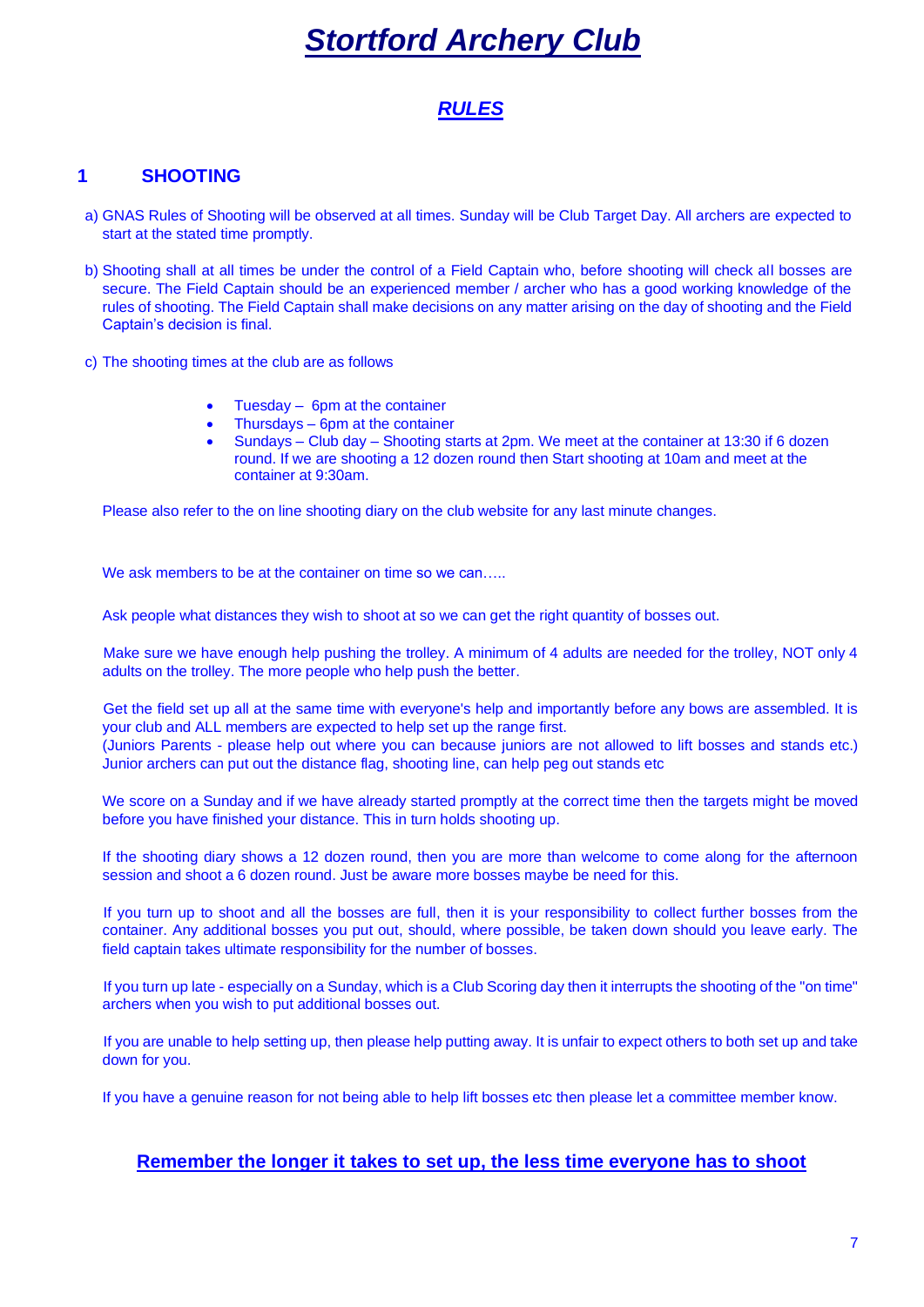- d) Scores will be recorded on official Club score sheets, which will be collected by the Field Captain/ committee member or placed in the white box in the container. Scores from External sources must be on official scoresheets or on official results. External scores are to be notified to the records Officer as soon as possible after the event.
- e) All members and visitors (including Juniors Parents or Guardians) to Stortford Archery Club, are assumed to give consent to having photographs taken for any online / marketing activity related to the club, unless they indicate otherwise next to their name in the shooting Record and inform the Field Captain prior to shooting. Members taking photographic images have permission to use them for personal and /- or club use only. In addition, all members must refer to the SAC Child Protection Policy.
- f) All members must sign the shooting record each time they attend even if they are not shooting. This include visitors and members that do not shoot such as coaches etc. The book will be on the trolley.

#### g) **Field Archery (3D Targets).**

All field targets owned by the club are to be stored in the container. Members may use these targets on all shooting days (informal field shooting) using any bow style, with the following conditions.

The archer taking the target from the container is fully responsible for its safe return.

Only 3 arrows per archer at anyone target may be shot.

If more than 1 archer per target, then please swap between available targets

All archers must ensure the "rebar" metal stakes are used in the correct way to avoid arrow damage.

Where possible a "split (or independent) field" is required. ArcheryGB rules regarding this will be followed at all times. All archers whether target or field must shoot facing the same way, i.e. there will be no shooting line that allows archers to shoot at right angles to the normal target shooting line.

All archers must, on their initial use of the field targets speak with a committee member first.

All compound archers shooting a formal club field shoot can only do so if it has been agreed with a coach beforehand. The club holds formal field shoots where the rules and shooting positions are different to the above

#### **2 CLUB CHAMPIONSHIPS**

- a) An Indoor and Outdoor Championship Tournament shall be held each year.
- b) All Club trophies will remain the property of the Club. Members must return them to the organiser 7 days before the relevant tournament. All trophies will be returned in a good and clean condition. Any engraving is the responsibility of the trophy recipient. If a trophy is lost then the last recipient will be expected to replace it and make good all engraving.

# **3 CLASSIFICATION MEDALS**

a) Each member who attains an outdoor classification shall receive a medal from the Club the following year at the AGM.. Classification medals will only be issued on the first occasion of attaining that level.

# **4 BEHAVIOUR**

a) The GNAS Rules of Shooting are approved to give guidance to archers so they may practice their sport and engage in safe, fair competition with a spirit of friendly rivalry, all in keeping with the GNAS / AGB motto of "Union, Trueheart and Courtesie". All members are expected to abide by the ArcheryGB codes of conduct at all times.

b) All members are to abide by this guidance and these words. Any member who feels unable to treat others with respect and courtesy may have their membership terminated